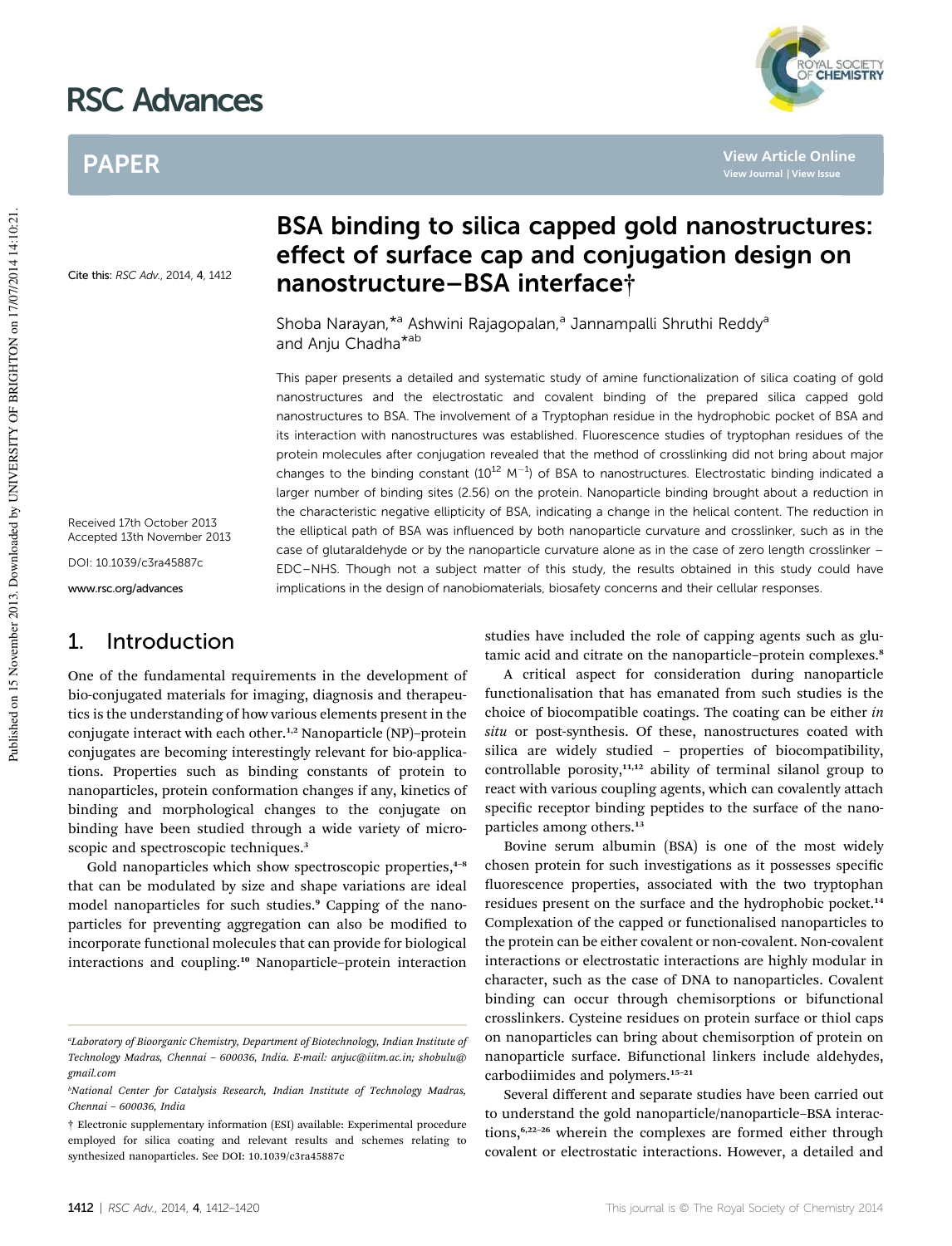systematic study on the effect of coating and functionalization of the nanoparticle on protein binding and the conformational changes in the protein following interaction with the functionalized nanoparticle is not reported.

In this work, with the help of numerous experiments, the effect of aminosilane functionalization of gold nanoparticles and their subsequent binding to a model protein–BSA through (a) EDC–NHS (further denoted as Au@Si@NH2 $^{\rm edc}$ ), (b) glutaraldehyde (further denoted as Au@Si@NH $_2^{\,\mathrm{glu}}$ ) and (c) direct non-covalent binding through electrostatic interactions between positively charged functionalized Au and negatively charged BSA (denoted as  $Au@Si@NH_2^{ele}$ ) is presented. These studies will serve as a template for obtaining an optimal strategy for design of molecular probes.

### 2. Materials and methods

#### 2.1 Materials

The glassware used for the present study were pre-treated with aqua regia (3 : 1 v/v ratio of HCl to  $HNO<sub>3</sub>$ ) and rinsed thoroughly with Milli-Q water prior to use. Gold chloride and tetraethyl orthosilicate (TEOS) was obtained from Sigma-Aldrich, (3-aminopropyl)triethoxysilane (APTES) and *N*-hydroxy succinimide (NHS) from Spectrochem Pvt Ltd., India, glutaraldehyde 25% from Merck India and 1-ethyl-3-(3-dimethylaminopropyl) carbodiimide) (EDC) from Acros Organics. All chemicals employed were used as received. Milli-Q water was used for the preparation of all solutions.

#### 2.2 Synthesis of gold nanoparticles

Gold nanoparticles (GNP) with a uniform size of  $\sim$ 20 nm were synthesized using the traditional method of citrate based reduction of gold chloride to gold.<sup>27</sup> Briefly, to 50 mL (1 mM) of HAuCl<sup>4</sup> boiling aqueous solution, 5 mL of 38.8 mM of sodium citrate was added rapidly and stirred vigorously under boiling conditions for 15 min and cooled at room temperature.

#### 2.3 Silica coating to gold nanoparticles (Au@Si and surface functionalized with amine group)

GNPs were coated with silica adopting earlier procedures $28-30$ with slight modifications. Au@Si was functionalized with amine group according to the procedure described by Liu and Han<sup>29</sup> with slight modification (ESI†).

#### 2.4 Bioconjugation of  $Au@Si@NH<sub>2</sub>$  to BSA

Direct adsorption of BSA to Au@Si@NH<sub>2</sub>. Protein can be adsorbed or bound to nanoparticle surfaces through either simple incubation or mixing of the protein and nanoparticle solutions.<sup>31</sup> The stock solution of BSA employed for this study had a concentration of 1 mg mL $^{-1}\!.$  PBS buffer adjusted to pH 7.4 was employed for preparation of stock and diluents. Au@Si@NH<sup>2</sup> prepared by the four methods mentioned above was taken at concentrations ranging from 9.58  $\times$  10 $^{-14}$ –3.01  $\times$  $10^{-10}$  M with reference to gold nanoparticle concentration and 1 mL of BSA was added. After adding the protein solution to the tubes, the solution was made up to 3 mL with water and the

tubes were subjected to vortex for 5 min, following which it was shaken for 30 min. The resultant solution was incubated for five hours for the adsorption/binding of protein to the Au@Si@NH<sub>2</sub> to take place. The samples were refrigerated till further experiments.

Covalent conjugation of BSA to Au@Si@NH<sub>2</sub>. For covalent conjugation of Au@Si@NH<sup>2</sup> to BSA *via* EDC we adopted the method described by Hong et al.,<sup>32</sup> briefly, 1 mg of BSA was dissolved in 10 mL of 50 mM, pH 7.4 PBS buffer. The solution was subjected to vortex for 5 min and to this 1.55 mg EDC and 1.15 mg NHS (*N*-hydroxysuccinimide) was added, mixed well and allowed to react for one h. One mL of the resultant protein solution was taken in different tubes (the protein concentration was maintained same in all the tubes) and increasing concentrations of Au@Si@NH $_2$  (2.1  $\times$  10 $^{-12}$ –2.1  $\times$  10 $^{-11}$  M) was added to the tubes and made up to 5 mL, mixed well for 3 h and refrigerated.

In another experiment  $Au@Si@NH<sub>2</sub>$  was covalently bound to BSA using glutaraldehyde as a linker.<sup>33</sup> Briefly, 10 mg of Au@Si@NH<sup>2</sup> was taken and 5 mL of 10 mM PBS was added to it. The resultant solution was sonicated for 15 min and to this 1.5 mL of 25% glutaraldehyde was added and shaken for 3 h. The solution was centrifuged at 3500 rpm and redispersed in 5 mL of the buffer. Au@Si@NH<sub>2</sub> at concentrations ranging from  $1.73 \times 10^{-12}$ –1.73  $\times$  10<sup>–11</sup> M was taken in different tubes and to this 1 mL of BSA  $(0.1 \text{ mg} \text{ mL}^{-1})$  was added, made up to 5 mL. The solution was mixed well and allowed to react. These samples were used for binding and characterization experiments.

Electrostatic interaction of BSA to Au@Si@NH<sub>2</sub>. 10 mg of Au@Si@NH<sup>2</sup> was taken and added to 5 mL of 10 mM buffer with a pH of 5–5.5 to obtain a net positive charge to the Au@Si@NH2. <sup>34</sup> From this solution, different volumes of Au@Si@NH<sub>2</sub> were taken so as to have a concentration of 4.8  $\times$  $10^{-12}$  to 2.4  $\times$   $10^{-11}$  M. To the tubes, 1 mL of BSA  $(0.1 \text{ mg} \text{ mL}^{-1})$ was added, made up to 5 mL with the buffer and subjected to mild shaking for 30 min at 25  $\degree$ C and further allowed to react for 5 h. The samples were used for evaluation of binding efficacy and for characterization experiments.

### 2.5 UV-visible spectroscopy characterization

UV-visible spectra of GNP, Au@Si@NH<sub>2</sub>, Au@Si@NH<sub>2</sub><sup>edc</sup>, Au@Si@NH $_2^{\,\mathrm{glu}}$ , Au@Si@NH $_2^{\,\mathrm{ele}}$  before and after binding to BSA were recorded from 650–400 nm in absorption mode using Jasco B530 UV-visible spectrometer. Protein–nanostructure (NS) interactions, induces Plasmonic shifts on the NS, leading to their clustering arising from proximity to other nanoparticles. The magnitude of such particle clustering can be measured in terms of interparticle distance *s*, given by the equation:

$$
\Delta\lambda/\lambda_{\text{o}} = 0.18 \exp\left[-\frac{(s/D)}{0.23}\right] \tag{1}
$$

where  $\Delta\lambda/\lambda_0$  is the fractional Plasmon shift, *s* is the distance between the surfaces of the articles, *D* is the particle diameter, and 0.23 is the decay constant for the universal trend of plot  $\Delta\lambda$ /  $\lambda$ <sub>o</sub> versus s/D reported elsewhere.<sup>3,21</sup>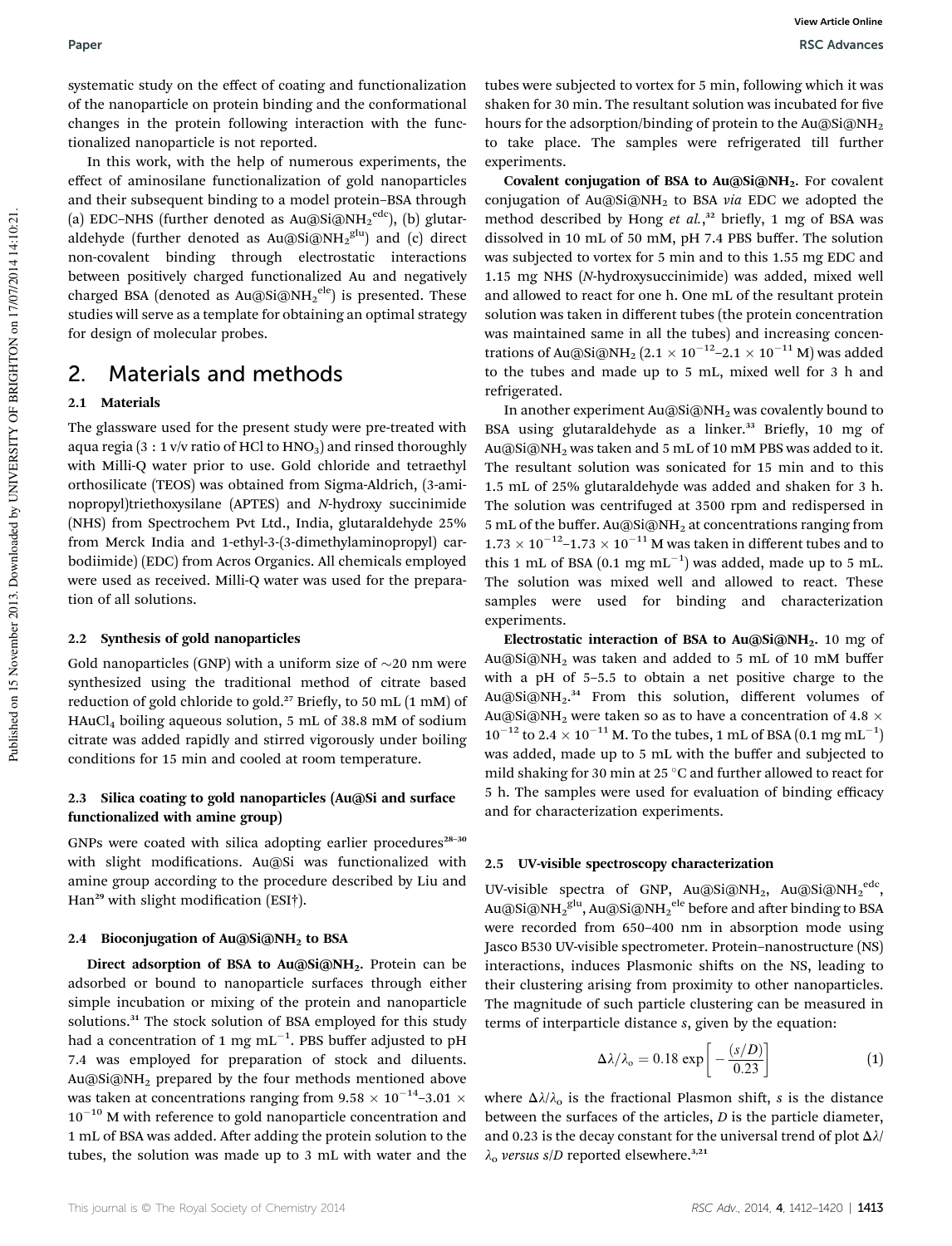#### 2.6 Fluorescence quenching measurements

The intrinsic fluorescence of BSA is mostly due to the tryptophan residues, and hence the emission spectrum of the conjugated samples was run from 300–450 nm, with excitation at 290 nm. A Jasco FP6500 spectroflurometer was employed for the measurements. From the fluorescence spectra, the binding constant  $(K_b)$  and the numbers of binding sites  $(n)$  between Au@Si@NH<sub>2</sub>, Au@Si@NH2 $^{\rm edc}$ , Au@Si@NH2 $^{\rm glu}$ , Au@Si@NH2 $^{\rm ele}$ and BSA can be determined using reported procedure.<sup>22</sup> The details are presented in ESI.†

#### 2.7 Size, size distribution and stability

A Zetasizer 3000HSA (Malvern Instruments, UK), which measures both particle size and zeta  $(\zeta)$  potential using dynamic light scattering and Doppler electrophoresis was employed for this study. In the particle size mode, each measurement was composed of 10 runs. Intensity average diameter and size distribution was obtained using the inbuilt CONTIN software. For zeta potential values, average of 5 independent measurements were taken. The zeta potential measurements were carried out for Au@Si@NH2<sup>edc</sup>–BSA, Au@Si@NH2<sup>glu</sup>–BSA and Au@Si@NH2<sup>ele</sup>–BSA, with increasing concentration of nanostructure at constant protein concentration.

#### 2.8 Characterization of GNPS, Au@Si, Au@Si@NH<sub>2</sub> and Au@Si@NH2<sup>edc</sup>–BSA, Au@Si@NH2<sup>glu</sup>–BSA and Au@Si@NH2<sup>ele</sup>–BSA

The diameter and morphology of GNPs and Au@Si, were investigated using Philips CM12 transmission electron microscope, operating at 120 kV. Energy Dispersive Spectroscopy (EDS) was performed using Au drop coated carbon film on a TEM instrument equipped with EDS attachment. Briefly, a drop of the sample was placed on carbon-coated grids, allowed to dry for 5 min at room temperature. Fourier transform infrared (FTIR) measurements were recorded in transmission mode  $(600-4000 \text{ cm}^{-1})$  for the understanding of introduction of functional groups on gold nanostructures. The Raman spectra (for BSA, Au@Si@NH2<sup>edc</sup>–BSA, Au@Si@NH2<sup>glu</sup>–BSA and Au@Si@NH2<sup>ele\_</sup>BSA) were recorded using a Bruker RFS 27: Standalone FT-Raman Spectrometer model with a laser source iNd: YAG 1064 nm. The power used was 100 mW ( $srl = 518$ ) with a scan range of 50–4000  $\mathrm{cm}^{-1}$  and a resolution of 2  $\mathrm{cm}^{-1}.$ 

#### 2.9 Circular dichroism (CD) measurements

CD measurements were recorded at 25  $^{\circ}$ C on a Jasco 715 Circular Dichroism spectropolarimeter. The spectra was measured for every 0.2 nm with a 1 nm band width and at a run speed of 100 nm  $\mathrm{min}^{-1}$  in the far UV region of 197–250 nm and each spectrum was the average of three scans. The results were expressed as mean residue ellipticity (MRE) in deg  $\rm cm^2$  dmol $^{-1}$ . The concentration of BSA in the CD study was  $3.03 \times 10^{-7}$  M, and the concentration of  $Au@Si@NH<sub>2</sub>$  in the bioconjugates was  $28.8\,\times\,10^{-12}$  M.

### 3. Results and discussion

#### 3.1 Characteristic features of the gold nanoparticles

In this work, the classical citrate reduction method was used to quickly reduce  $Au(m)$  to  $Au(0)$  which is indicated by the red color produced.<sup>29</sup> From the UV-vis absorbance spectra (Fig. 1), it was observed that the surface plasmon resonance band (SPR) of 510–550 nm occurred at 523 nm, within the reported range. $35$ GNPs synthesized (intensity average diameter  $27.7 \pm 2.1$  nm as observed from DLS) were subsequently coated with silica and functionalized with an amine group, $29,30$  so as to enable the conjugation with BSA *via* EDC and glutaraldehyde.

#### 3.2 Morphological features-TEM and DLS analysis

A spherical geometry with diameter ranging from 15–28 nm was observed from TEM of GNPs (Fig. 2A). The electron diffraction pattern recorded for the nanoparticles (inset of Fig. 2A) matched with that of standard gold nanoparticles.<sup>36</sup> Further confirmation to the presence of Au was obtained from energy dispersive X-ray analysis (EDAX) performed after suitable corrections which showed the presence of gold atom (ESI, Table S1†). Information on size was obtained from dynamic light scattering [DLS] technique, where nanoparticles were found to be distributed over a range of 16.7 to 41.8 nm, with hydrodynamic diameter of 27.7  $\pm$  2.1 nm (ESI, Table S2†). The plot of particle size distribution is presented in Fig. S1.†

#### 3.3 IR studies of silica coated GNP

The citrate reduction method follows a two-step reaction with formation of Au–citrate complex as the first step and subsequent reduction of Au and oxidation of citrate as the second.<sup>37</sup> IR spectra of the Au–citrate complex indicated that bands assigned to OH stretching (3495 and 3292  $cm^{-1}$ ), C-O stretching of COOH  $(1754 \text{ cm}^{-1})$  and asymmetric COO- stretching  $(1712 \text{ cm}^{-1})^{38}$  were either broadened  $(3306 - 3564 \text{ cm}^{-1})$  or



Fig. 1 UV-vis spectra of gold nanoparticles (Au) (1), surface capped nanoparticles (Au@Si) (2) amine coated silica (Au@Si@NH<sub>2</sub>) (3), BSA linked nanostructures (Au@Si@NH<sub>2</sub><sup>edc</sup>) (4), (Au@Si@NH<sub>2</sub><sup>ele</sup>) (5) and (Au@Si@NH<sub>2</sub><sup>glu</sup>) (6). Dotted lines represent  $\lambda_{\text{max}}$  for Au and Au@Si@NH<sub>2</sub> at 523 and 537 nm respectively.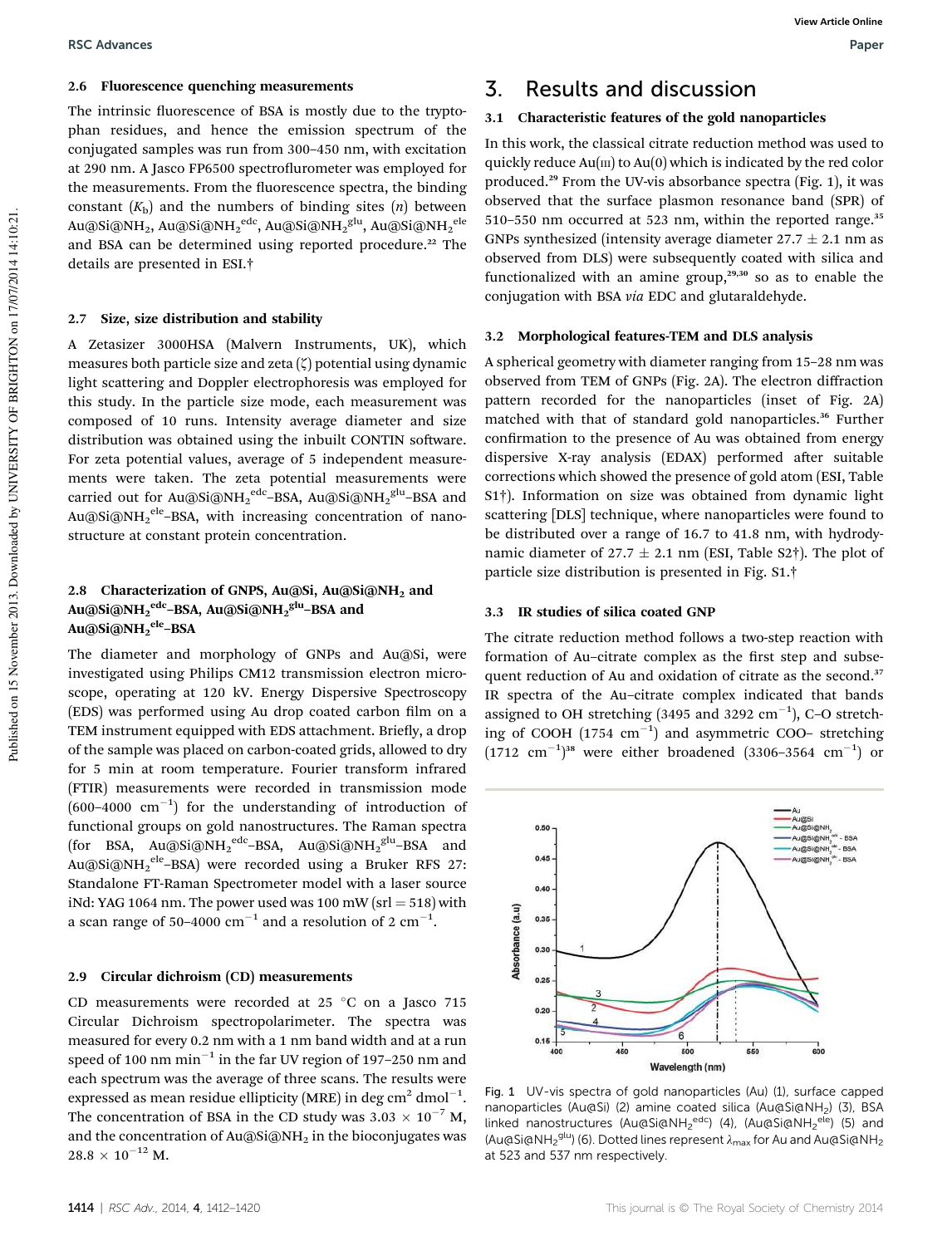

Fig. 2 (A) TEM micrograph of gold nanoparticle and the inset shows the SAED (selected area electron diffraction) pattern of gold nanoparticles. (B) TEM micrograph of silica gold nanoparticle (Au@Si).

diminished (Fig. 3). The shoulder bands associated with O–H stretching of H-bonded COOH of citrate at 2643 and 2670  $\text{cm}^{-1}$ disappeared for the  $Au(m)$ –citrate complex, which suggested a competitive binding between  $H^+$  and  $Au(m)$  for the COO $^-$  in the citrate. The band at 1635  $cm^{-1}$  could be attributed to the reaction product of OH<sup>-</sup>,  $\text{H}_{2}\text{O}$  and oxidized products of citrate formed during the citrate reduction of  $Au^{3+}$  (Fig. 3).<sup>38</sup>

#### 3.4 Characteristic features of the functionalized gold nanoparticles

The SPR of GNPs coated with silica (Au@Si) and subsequently functionalized with amine group  $(Au@Si@NH<sub>2</sub>)$  showed a red shift. For the optimized method of coating, the SPR band was red shifted to 533 nm and 537 nm in the case of Au@Si and Au@Si@NH<sup>2</sup> (Fig. 1) respectively. A broadening of the SPR band observed in this study is due to increased scattering of light from the silica.<sup>39</sup>

From the DLS measurements, the hydrodynamic diameter of Au@Si and Au@Si@NH<sup>2</sup> was found to be 82 nm and 97 nm (ESI, Table S2†) respectively which explains the red shift in the SPR, as well as the change in the color of the solution from wine red to blue. Contrast variation between the nanoparticles and their surroundings observed in the TEM image of the Au@Si nanostructures (Fig. 2b), confirms the Si coating over Au nanoparticles. The highly reactive Si surfaces provided a sequential connectivity between nanostructures, resulting in the formation



Fig. 3 FTIR spectra of gold and gold capped nanostructures (Au, Au@Si and Au@Si@NH<sub>2</sub>).

clusters, whose stability in pH 7.4 was reduced as seen from zeta potential values discussed subsequently in this paper similar to previous observations.<sup>39</sup> EDAX analysis (ESI, Table S1<sup>†</sup>) confirmed the presence of silica in the low contrast regions observed in the micrograph. FTIR spectra (Fig. 3) of Au@Si and Au@Si@NH $_{\rm 2}$  showed bands at 1103  $\rm cm^{-1}$  and 850  $\rm cm^{-1},$  which can be assigned to the asymmetric and symmetric stretch of the Si-O-Si bond. In the case of Au@Si@NH<sub>2</sub>, a band observed at 3345  $\text{cm}^{-1}$  can be assigned to -NH bond as against the broad band assigned for -OH for Au@Si at 3500  $cm^{-1}$ . In both the cases,  $-CH_2$  bending band appears at approximately 1450 cm<sup>-1</sup> and the -CH stretch band appears at 2888  $cm^{-1}$ .

#### 3.5 Protein nanoparticle assembly

In order to understand the mode of binding of the protein to the functionalized nanostructures, nanostructures were transferred to PBS buffer. A pH of 5.5 was maintained for studying binding through electrostatic interactions, while pH 7.4 was employed for crosslinking through EDC or glutaraldehyde (Scheme 1). Electrostatic interactions cannot be ruled out in the case of EDC and glutaraldehyde mediated interactions, but covalent interactions are dominant. SPR of gold nanoparticles is very sensitive to the surrounding environment such as solvent and mode of binding among others<sup>40</sup> and is known to cause red shifts. However, no such obvious shift in the UV-vis spectra was observed of the nanostructures transferred to PBS buffer at pH 5.5 or 7.4 in this study (data not represented).

On conjugation to BSA, a red shift in the SPR band of Au@Si@NH<sub>2</sub> was observed (537 nm  $\rightarrow$  545<sub>ele</sub>, 549<sub>glu</sub> and 553edc). Interparticle distances between gold nanostructures conjugated to a protein can be directly related to the nanoparticle surface chemistry, density of protein at nanoparticle surface and position of binding site in the protein.<sup>41</sup> By employing  $\lambda$  value of 537 nm for Au@Si@NH<sub>2</sub>, and an averaged value of three measurements for various conjugated systems, the interparticle distance was calculated using the concept and equation derived by Jain *et al.*, <sup>42</sup> the determination of interparticle distance between nanostructures conjugated to BSA,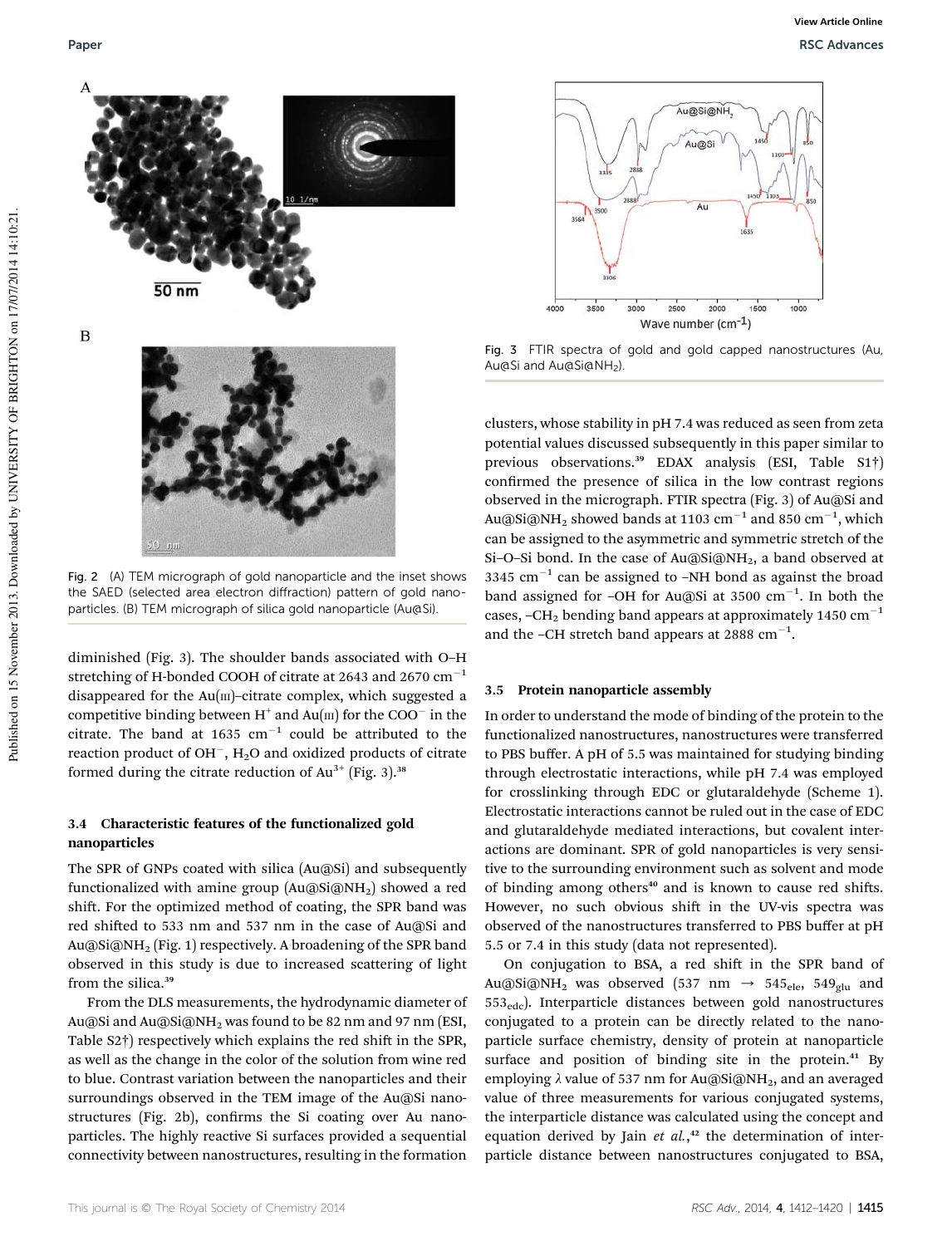

Scheme 1 Scheme reaction of BSA binding to the amine functionalized nanostructures (Au@Si@NH<sub>2</sub>). 1 represents covalent binding of BSA to amine functionalized nanostructures via, EDC–NHS, 2 represents electrostatic interaction of BSA and amine functionalized nanostructure and 3 represents covalent binding of BSA to amine functionalized nanostructure via, glutaraldehyde.

through a particular crosslinking method, provides a direct evidence of the role of a crosslinker in bringing about changes to the structure and morphology of the protein–nanoparticle complex.

Interparticle distance between nanostructures was found to follow the order Au@Si@NH $_2^{\,\mathrm{ele}}$ –BSA (65.07  $\pm$  2.82 nm) > Au@Si@NH $_2^{\rm glu}$ –BSA (54.72  $\pm$  3.51 nm) > Au@Si@NH $_2^{\rm edc}$ –BSA  $(48.66 \pm 3.64 \text{ nm})$ . Electrostatic interactions between protein and the functionalized nanostructures is expected to be accompanied by repulsion between two similar charges such as between nanoparticles. The nanostructure–protein system, under such circumstances can be considered to be one at equilibrium, where the forces of repulsion and attraction are matched, resulting in higher separation between two conjugated nanoparticles. The advantage of zero-length crosslinker can be easily recognized from the interparticle distance. The higher value for the glutaraldehyde mediated system can be attributed to the crosslinker length and possible steric hindrance. In EDC-NHS conjugation of BSA to Au@Si@NH<sub>2</sub> the interparticle distance is less. EDC is used for covalent bond formation by activating the COOH group of BSA, which in turn is attracted towards the amine group of the nanostructure resulting in a covalent linkage of nanoparticle and the protein.

#### 3.6 Molecular groups involved in BSA–nanostructure interaction: Raman spectroscopy

Raman spectroscopy was employed in this study to identify the specific molecular groups involved in BSA-nanostructure interaction (Fig. 4). Raman spectra of BSA and its conjugate with gold nanostructures is shown in Fig. 4A. BSA has 583 amino acids and thus 582 peptidic groups corresponding to a molecular weight of 66 463 Da.<sup>43</sup> The two tryptophan residues of BSA are characteristically positioned at the surface and hydrophobic pockets at positions 134 and 212, with the one at 134 position being on the surface.<sup>14</sup> Raman shift upon conjugation to the nanostructures through the crosslinkers has been evaluated and is presented in Fig. 4B. The shift in the spectra illustrates the binding and conjugation of nanostructures to the protein. In the case of BSA–Au@Si@NH2 $^{\rm ele}$  and BSA–AU@Si@NH2 $^{\rm ele}$ ,



Fig. 4 (A) Raman spectra of BSA and the conjugated BSA. (B) Raman spectral difference of BSA with respect to the BSA linked nanostructure. (C) Intensity ratio ( $I_{855}/I_{830}$ ) of BSA and conjugated BSA.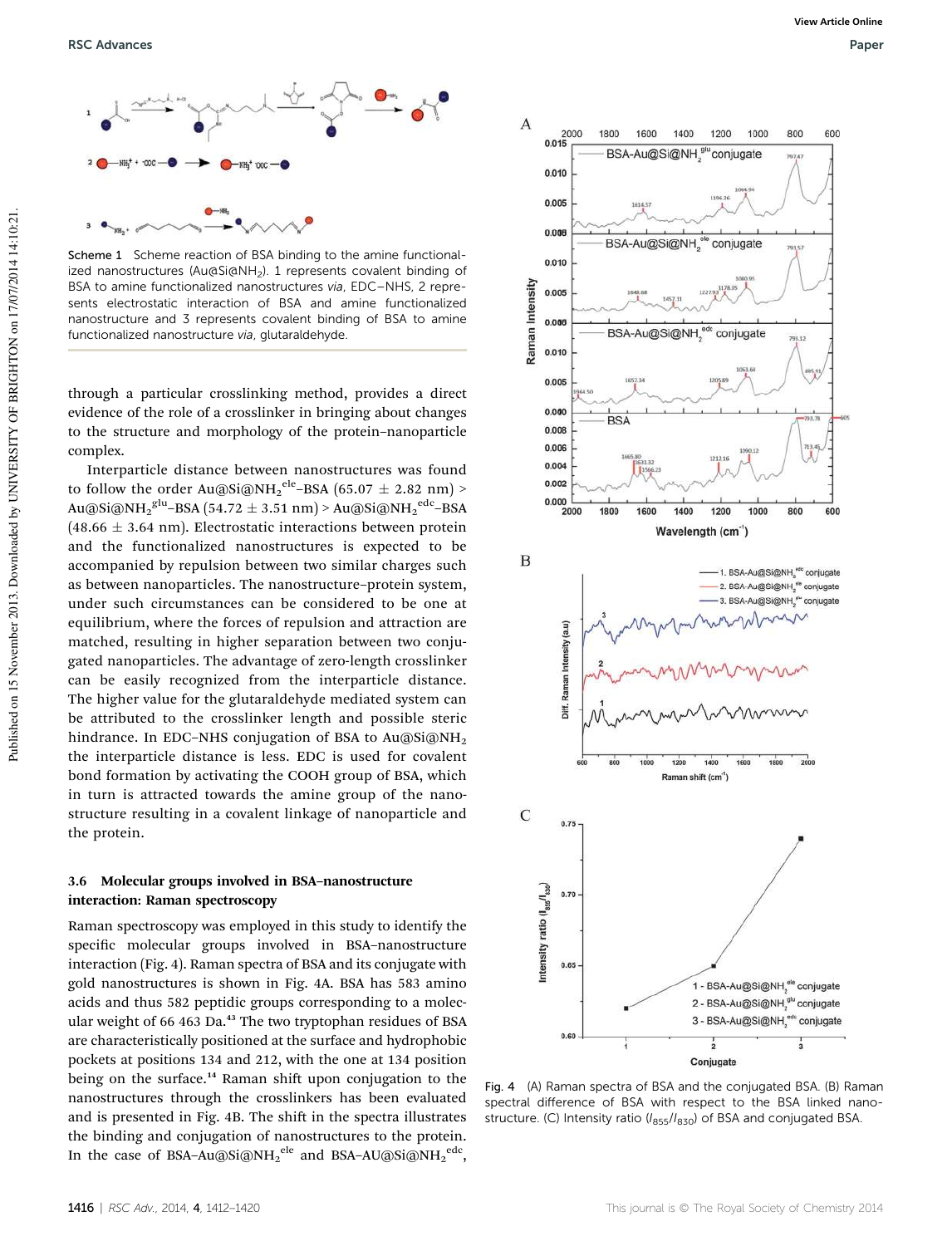the shift in the Raman spectra is attributed to amide I and amide II regions in the crosslinking process, more so in the  $\alpha$ helical region of the protein. Conjugation of Au@Si@NH<sub>2</sub> through glutaraldehyde to BSA was accompanied by a reduced intensity of the indicated signal at 1614.57  $\rm cm^{-1},$  suggesting an alteration in  $\alpha$  helical content of the protein. Prominent signals at 1227.93 and 1457.11  $\text{cm}^{-1}$  in the case of electrostatic interactions, suggest the increasing contribution of  $\beta$  sheets in the binding. Some of the specific bands associated with amino acids in BSA underwent changes on conjugation with nanostructures, indicating their participation in the binding. For instance, tryptophan in the hydrophobic pocket of BSA was involved in binding to the nanostructures, as evidenced from the change in the intensity of the tryptophan band at 1011.28  $\rm cm^{-1}$  (0.00275, 0.00294, 0.00345 and 0.00319 for BSA, BSA-Au@Si@NH2 $^{\rm edc}$ , BSA–Au@Si@NH2 $^{\rm ele}$  and BSA–Au@Si@NH2 $^{\rm glu}$ respectively). Such a binding is reported to decrease the hydrophobicity through an increased net charge on the protein.<sup>44,45</sup> The Fermi resonance ( $I_{855}/I_{830}$ ) of Tyr residue for the conjugates of BSA with Au@Si@NH2 $^{\rm edc}$ , Au@Si@NH2 $^{\rm glu}$  and Au@Si@NH $_2^{\, \text{ele}}$  (Fig. 4C) was found to be 0.74, 0.65 and 0.63 respectively. A value of less than 1 for the Fermi resonance of Tyr residue, suggests the involvement of phenolic oxygen of tyrosine in BSA in proton donation, leading to a stronger Hbond, more so in the case of BSA–Au@Si@NH2 $^{\rm ele}$ .

#### 3.7 Conjugation/absorption – induced BSA conformational changes: circular dichroism

*In situ* or *ex situ* strategies employed for nanoparticle–protein conjugation need to be evaluated for changes in protein conformation at the interface between nanostructures and protein, *i.e.* the protein in immediate contact with the nanostructures. An extensive review by Mahmoudi *et al.*, <sup>46</sup> looks at the role played by the NP on the thermodynamics and kinetic aspects of NP–protein corona formation. However, the role of the crosslinker on the conformation of protein needs to be addressed A change in protein conformation is likely to lead to changes in functionality of the protein by nanoparticle,<sup>47</sup> such as aggregation and inappropriate interaction with cellular components which leads to cell death. Circular dichroism is the most ideal analytical tool to study the interaction of proteins with other molecules and to understand the conformation of protein is. In this work, the crucial role played by nanoparticle capping and functionalization agent on the protein conformation was evaluated using circular dichroism and fluorescence spectroscopy. Conventional first principle based approaches were employed to quantify the observations.<sup>3,46,48</sup>

BSA has a high percentage of  $\alpha$ -helical (67%) structure, which shows a characteristic CD signal in the far UV-region. Changes in the ellipticity at 208 nm and 222 nm are useful probes for understanding changes in the  $\alpha$ -helical content of the protein. Fig. 5 shows the typical CD spectra of BSA and BSA conjugated with  $Au@Si@NH<sub>2</sub>$  through different conjugation methods chosen in this work. CD spectrum of BSA was characterized by a high negative ellipticity due to its rich  $\alpha$ -helical content. Conjugation with Au@Si@NH<sub>2</sub>, indicated a loss of  $\alpha$ - helical content. It is reported that such changes are predominantly at the boundary surface of nanoparticles.<sup>7,49,50</sup> A reduction in negative ellipticity, which followed the order glu > ele > edc is an indication of the extent of perturbation brought about by the crosslinker on the protein. In this work, though a direct measure of the quantum of protein at the protein–nanostructure interface was not available, zeta potential measurements, [discussed in the later part of the study] are indicative of the free protein surrounding the nanostructures. The changes in the helical content of the protein on interaction with the nanostructure has to be related to both, a stronger structural change brought about by the crosslinker or a low degree of surface coverage of the nanoparticle by the protein, as nanostructures induced protein conformation change is also related to the NP curvature.<sup>3</sup> Lesser degree of change to the ellipticity observed when crosslinked through EDC can then be attributed to only surface coating on NP as seen in the case of EDC– NHS.<sup>17,51-53</sup> It is quite possible that the observed changes in helicity of BSA could bring about alterations in protein activity, $54,55$  as indicated by a broadening/shift in the Tryptophan fluorescence peak.<sup>56</sup>

#### 3.8 Kinetics of BSA-NS binding: fluorescence spectroscopy

It is well known that presence of Trp, Tyr and Phe residues on BSA contribute to the fluorescence emission from the protein, with Tryptophan having the highest emission intensity due to relatively large excited-state dipole moment.<sup>9</sup> Alongside conformational changes to BSA, the microenvironment around Tryptophan residues in the hydrophobic pocket of domain II and surface of domain I also changes. To understand the kinetics of binding of  $Au@Si@NH<sub>2</sub>$  in the absence of various crosslinkers to BSA, Tryptophan was employed as an intrinsic probe ( $\lambda_{\text{ext}}$  – 290 nm). A decrease in fluorescence intensity of BSA with increasing concentration of Au@Si@NH<sub>2</sub> (Fig. 6) was observed, indicating its role in the quenching process. When binding of Au@Si@NH<sub>2</sub> occurs at a site in the proximity of any one of the Tryptophan, fluorescence from that Tryptophan would be quenched and the emission would be from the other Tryptophan residue, which is free.  $Au@Si@NH_2$  prepared by all the methods in this study [described in ESI†] showed a decrease



Fig. 5 CD Spectra of BSA and conjugated BSA.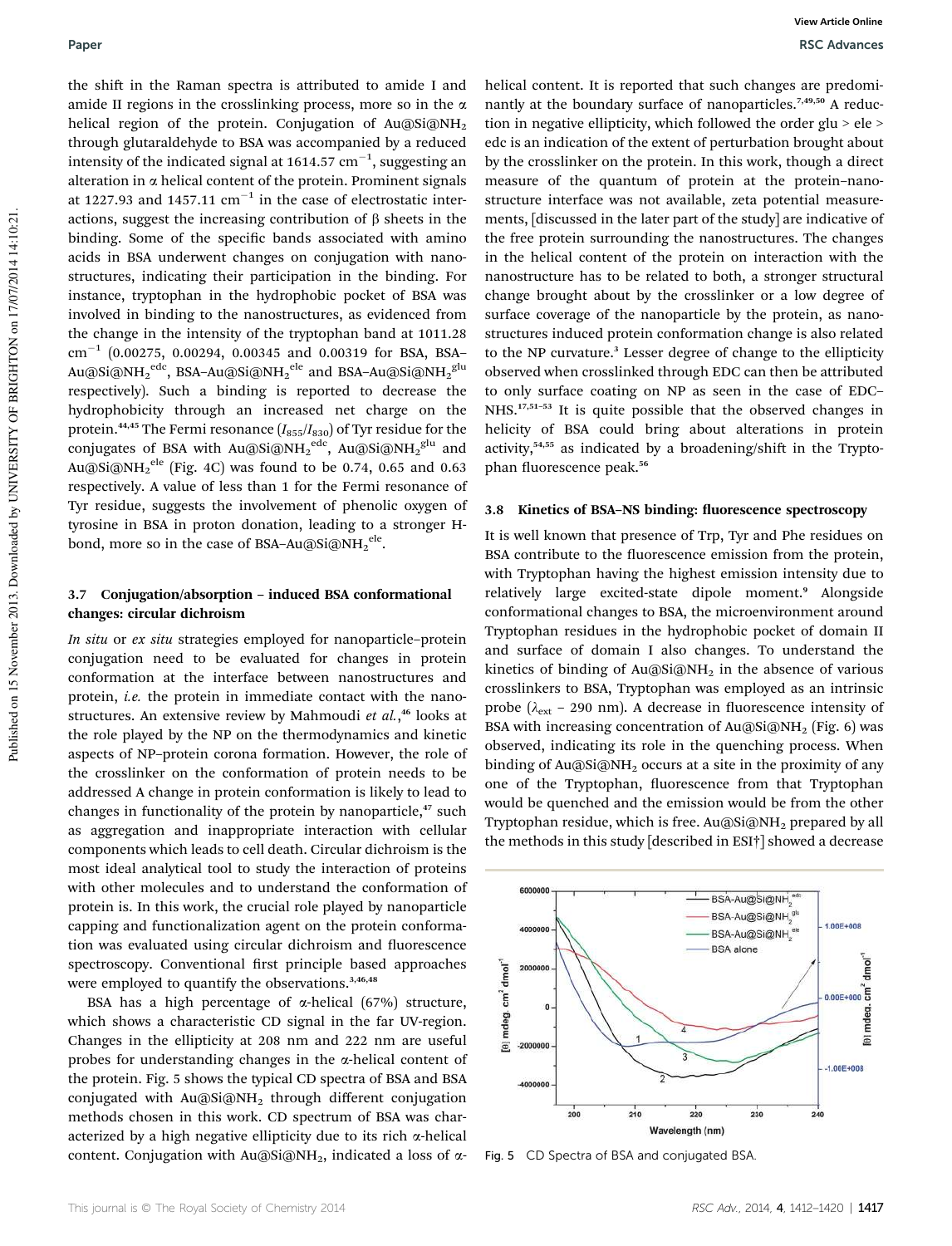in fluorescence, coupled with a red shift in the emission band of Tryptophan by only about 4 nm, indicating that the changes to the ellipticity of the protein as observed in CD was not significant enough to bring about protein denaturation.

A variation in binding constant and number of binding sites (*n*) was noticed (ESI†), which indicates polarity changes around tryptophan residues. Changes in the kinetics of binding as brought about by the silica coated nanoparticles, is an indication of the role of protein coating on the nanostructures in bringing about conformational changes to the protein (Fig.  $S2^{\dagger}$ ).<sup>31</sup> For studies on understanding the role of crosslinkers, an optimized method of synthesis of Au@Si@NH<sub>2</sub> was evolved based on methods which provided for higher binding constant and larger number of binding sites. Binding constants and number of binding sites determined from experiments performed in triplicates and employing Stern–Volmer plots is presented in Table 1. Irrespective of the crosslinker, constant binding values of the order of  $10^{12}$  M<sup>-1</sup> weres indicative of a strong quenching of the fluorescence of BSA by Au@Si@NH<sub>2</sub> (Fig.  $6A-C$ ). This was influenced by the crosslinker as well as the changes that it brings about to the environment around the Tryptophan residue. Interestingly the binding constant obtained in this study was an order of magnitude higher than that reported by Iosin *et al.*, on GNP-BSA conjugates.<sup>9</sup> The method of crosslinking, whether it be through electrostatic interaction or through a zero length or heterobifunctional linker, has no direct role on the kinetics of Au nanostructure-BSA binding. The ability of the crosslinker in bringing about changes to the protein–Au interface, leading to the manner in which the protein is coated over the nanostructure surface thus seems critical. The number of binding sites (*n*) determined from the intrinsic fluorescence of the protein was found to be higher with non-specific electrostatic interaction as against the covalent interaction. This is expected as EDC–NHS as well as glutaraldehyde crosslinking would occur through specific sites in the protein, the number and accessibility of which controls the binding efficacy.

Table 1 Binding constant and number of binding sites for binding of Au $\alpha$ Si $\alpha$ NH<sub>2</sub> in the presence and absence of cross linkers<sup>a</sup>

| Method of<br>conjugation                          | $K_{\rm b}$ $(M^{-1})$                                                                                                                                                                                | n | R |
|---------------------------------------------------|-------------------------------------------------------------------------------------------------------------------------------------------------------------------------------------------------------|---|---|
| Electrostatic<br>Glutaraldehyde<br><b>EDC-NHS</b> | $0.06 \pm 0.001 \times 10^{12}$ 2.56 $\pm$ 0.40 0.91 $\pm$ 0.07<br>$0.19 \pm 0.001 \times 10^{12}$ 1.24 $\pm$ 0.23 0.89 $\pm$ 0.12<br>$0.10 \pm 0.006 \times 10^{12}$ $1.50 \pm 0.40$ $0.75 \pm 0.11$ |   |   |

*a* Values are an average of triplicate measurements.

The results obtained in this study like those reported earlier as<sup>7,57</sup> point to the fact that at a higher ionic strength, the electrostatically driven processes are likely to be perturbed, leaving the covalent interactions intact. In a similar manner, the size and shape of the nanoparticle could influence the interparticle distances and thus the kinetics of binding. Interestingly the shape of the particle also has a role in protecting the protein from heat induced conformational changes.<sup>58</sup>



Fig. 6 (A) Fluorescence spectra of BSA and BSA conjugated nanoparticle via electrostatic interaction obtained using various concentrations of Au@Si@NH<sub>2</sub>. (B) Fluorescence spectra of BSA and BSA conjugated nanostructure via EDC–NHS chemistry obtained using various concentrations of Au@Si@NH<sub>2</sub>. (C) Fluorescence spectra of BSA and BSA conjugated nanostructure via glutaraldehyde crosslinking obtained using various concentrations of Au@Si@NH2.

#### 3.9 Stability of BSA–NS conjugates: zeta potential measurements

While citrate stabilized gold nanoparticles were very stable  $(\zeta)$ potential  $-42.8 \pm 1.8$  mV), silica capping induced an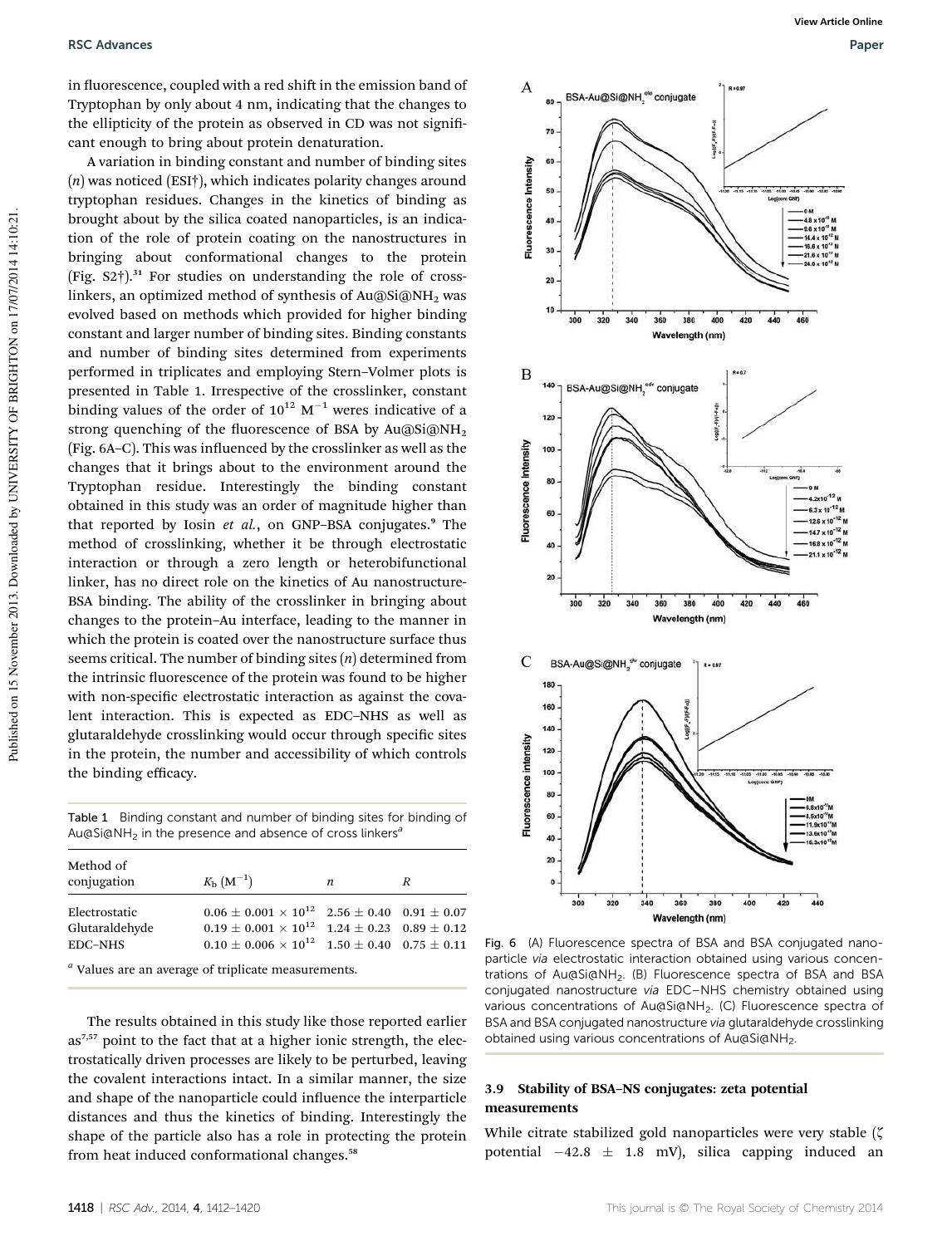| Conc. of Au@Si@NH <sub>2</sub> $(M)$ | Zeta potential (mV) |                    |                    |  |
|--------------------------------------|---------------------|--------------------|--------------------|--|
|                                      | $BSA-Au@Si@NH2ele$  | $BSA-Au@Si@NH2ede$ | $BSA-Au@Si@NH2glu$ |  |
| $4.8\times10^{-12}$                  | $-26.3 \pm 12.3$    | $-14.9 \pm 13.1$   | $-23.8 \pm 9.72$   |  |
| $24.0 \times 10^{-12}$               | $-24.9 + 15.7$      | $-16.4 + 12.2$     | $-31.0 \pm 10.2$   |  |
| $28.8\times10^{-12}$                 | $-24.6 \pm 17.6$    | $-20.3 \pm 12.4$   | $-32.8 \pm 9.11$   |  |
| $48.0 \times 10^{-12}$               | $-23.1 \pm 15.5$    | $-20.5 \pm 11.1$   | $-35.4 \pm 19.4$   |  |
| $52.8 \times 10^{-12}$               | $-22.4 \pm 11.3$    | $-20.1 \pm 11.3$   | $-34.1 \pm 9.06$   |  |
| $57.6 \times 10^{-12}$               | $-18.4 \pm 19.3$    | $-30.0 \pm 8.92$   | $-36.3 \pm 8.27$   |  |

aggregation of the nanoparticles, as observed from TEM images, with end result of reduction in  $\zeta$  potential by approximately 10 units  $(-32 \pm 1.4 \text{ mV})$ . Amine functionalization further reduced the  $\zeta$  potential value to  $-23.8 \pm 1.2$  mV (measurements being carried out at pH 7.4). The resulting BSA– Au@Si@NH<sup>2</sup> complexes prepared as per pH conditions mentioned in Scheme 1 were stable in aqueous media as determined by the zeta potential measurements. BSA imparts stability to networked structure of nanoparticles against aggregation by both electrostatic forces and steric interactions arising from macro proteins siting on adjacent nanostructures preventing the nanostructures from getting closer and aggregating. As expected the net negative charge increases as nanoparticle concentration increases (Table 2) in the case of covalent binding (from  $-14.9$  mV to  $-36.3$  mV). An interesting observation made in this study is that in spite of the Au@Si@NH $_2^{\,\mathrm{ele}}$ nanostructures being positively charged at pH 5.5, the resulting complex was negatively charged, even at the highest concentration of nanoparticles investigated in this study (from  $-26.3$ ) mV to  $-18.4$  mV). This observation is an indication of the presence of free BSA surrounding the BSA-Au@Si@NH<sub>2</sub> interface, indicated as soft corona elsewhere.<sup>46</sup> It was observed that the percentage of free BSA associated with the protein–nanostructure network follows the order Au@Si@NH2<sup>ele\_</sup>BSA > Au@Si@NH2 $^{\rm glu}\textrm{-BSA}$  > Au@Si@NH2 $^{\rm edc}\textrm{-BSA}$  (ESI†). The interaction of negatively charged BSA (isoelectric point of BSA – 4.7) with Au@Si@NH2 $\rm ^{edc/glu},$  as expected increases the stability of the resultant complex, as concentration of Au increases. It can be postulated that the covalent binding of the protein to the nanoparticle surfaces, through specific sites on the protein results in a complex with a relatively higher level of stability through a stable balance of attractive and repulsive forces.

### 4. Conclusions

In conclusion, the role of mode of binding on the dynamics and mechanism of binding of silica coated Au nanostructures to a model protein BSA has been investigated in detail. Contrary to expectations, the binding constant values for electrostatic and covalent binding of Au nanostructures to protein were similar, while the number of binding sites was higher with non-specific interactions. From the Raman spectra, the possible role of tryptophan in the hydrophobic pocket of the protein in binding

to the silica coated nanostructures was identified. The changes in the a-helical content of the protein in immediate contact with the nanoparticle were established using CD spectroscopy. Though both EDC–NHS and glutaraldehyde were involved in covalent crosslinking of Au nanostructures to BSA, the changes in the protein ellipticity was lowest with EDC–NHS conjugation, possibly because change was influenced only by the silica coated and amine functionalized nanoparticle curvature and not by the binding of the linker to the protein surface. Conformational changes to the protein observed in this study were not significant enough to cause protein denaturation as indicated by a minor shift in the fluorescence peak of tryptophan. In conclusion, this work provides an insight into how conjugated systems, with potential applications based on protein conformation and functionalities, could be designed through modification of conjugation method and/or surface coating.

### Acknowledgements

Support rendered by Ms. S. Sangeetha and Ms. V. Tamilmani of Chemical Laboratory, Central Leather Research Institute, Chennai for the CD analysis, particle size and Zeta measurement is acknowledged. We thank SAIF, IIT Madras for other spectroscopic techniques. SN thanks Department of Science and Technology, Government of India for the FASTTRACK fellowship.

### Notes and references

- 1 N. Sanvicens and M. P. Marco, *Trends Biotechnol.*, 2008, 26, 425–433.
- 2 C. C. Berry and A. S. G. Curtis, *J. Phys. D: Appl. Phys.*, 2003, 36, R198–R206.
- 3 S. H. D. P. Lacerda, J. J. Park, C. Meuse, D. Pristinski, M. L. Becker, A. Karim and J. F. Douglas, *ACS Nano*, 2010, 4, 365–379.
- 4 I. H. El-Sayed, X. H. Huang and M. A. El-Sayed, *Nano Lett.*, 2005, 5, 829–834.
- 5 P. Ju, H. Fan, T. Liu, L. Cui, S. Ai and X. Wu, *Biol. Trace Elem. Res.*, 2011, 144, 1405–1418.
- 6 B. F. Pan, F. Gao and L. M. Ao, *J. Magn. Magn. Mater.*, 2005, 293, 252–258.